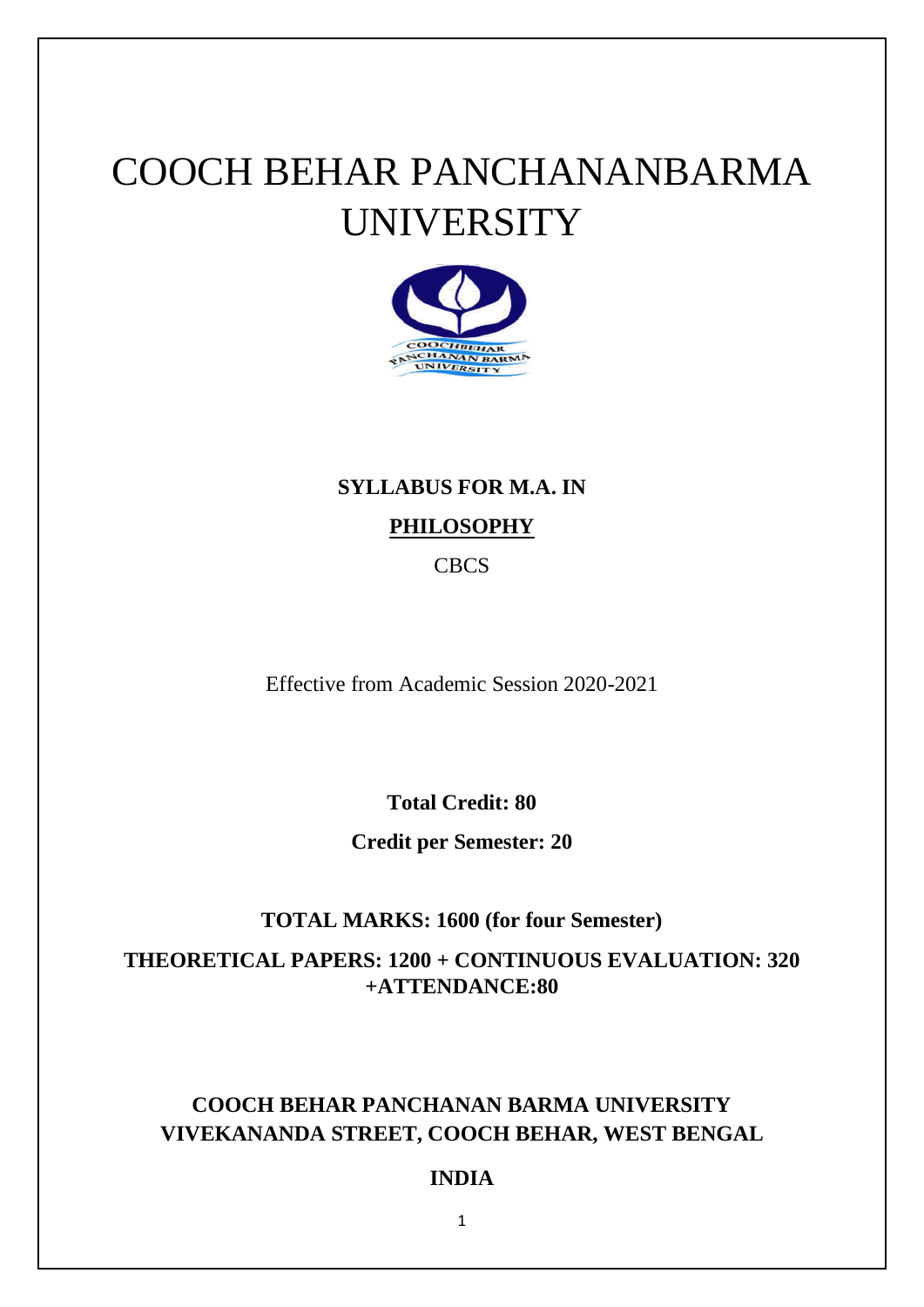# **SEMESTER EXAMINATION**

# **Third Semester**

| Course   | Name of Course                         | <b>ESE</b> | <b>Marks</b> |   | Credit |  |
|----------|----------------------------------------|------------|--------------|---|--------|--|
| Code     |                                        |            | CE           | A | Total  |  |
| DCE-I    | Nyāya/ Buddhism                        | 75         | 20           | 5 | 100    |  |
|          |                                        |            | (Tutorial)   |   |        |  |
| DCE-     | Modern Indian Thought/ Ancient Indian  | 75         | 20           |   | 100    |  |
| $\rm II$ | <b>Political Thought</b>               |            | (Tutorial)   |   |        |  |
| DCE-     | Applied Ethics/ Environmental Studies/ | 75         | 20           |   | 100    |  |
| Ш        | <b>Studies in Human Rights</b>         |            | (Tutorial)   |   |        |  |
| $GE-I$   | <b>Feminist Philosophy</b>             | 75         | 20           | 5 | 100    |  |
|          |                                        |            | Tutorial)    |   |        |  |

ESE: End of Semester Examination; CE: Continuing Evaluation; A: Attendance.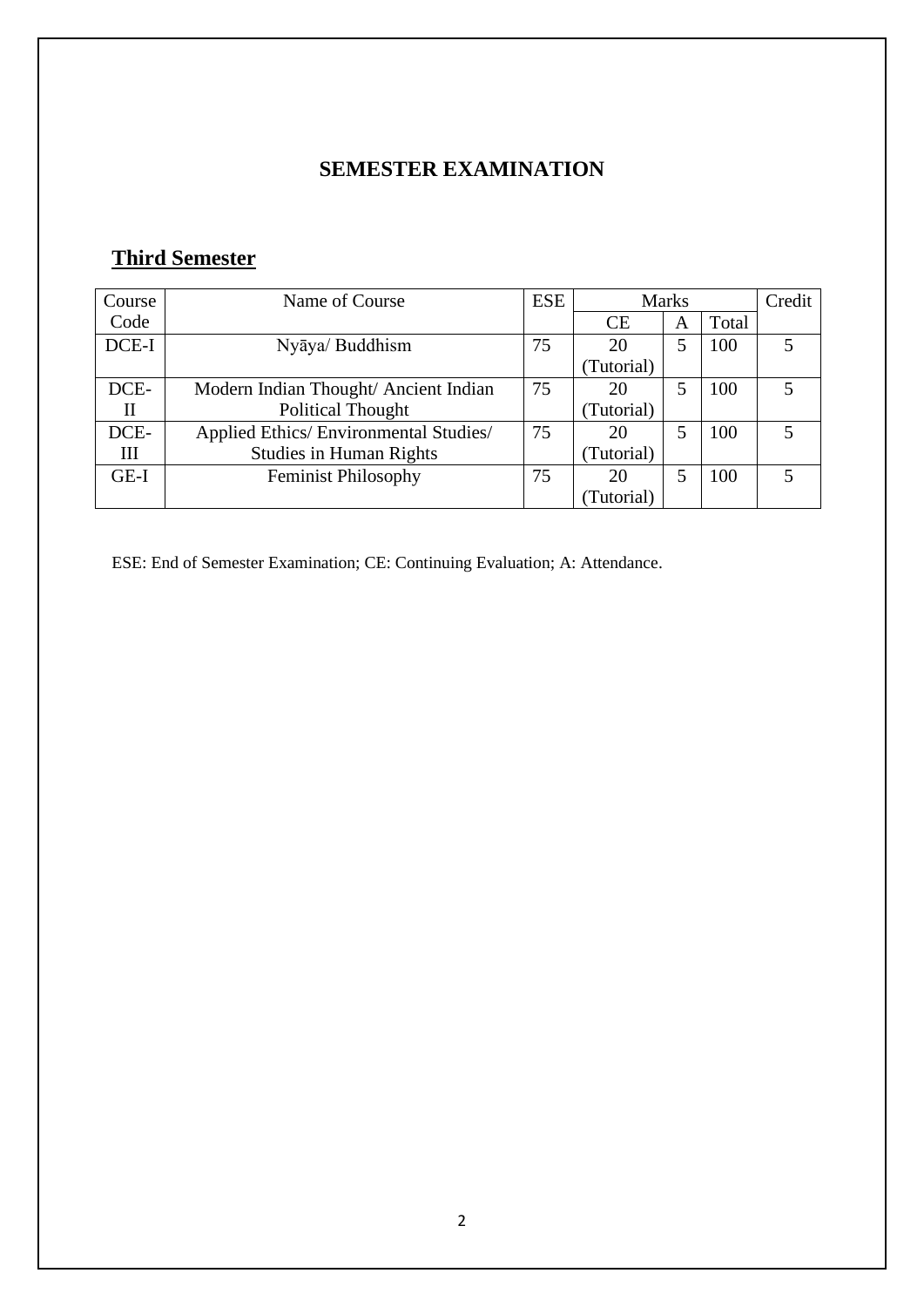# **DCE-I**

#### **NYᾹYA/ BUDDHISM**

#### **(Any one paper is to be opted from the following)**

#### **NYᾹYA**

#### **SPECIAL TEXTS (Any one of the following)**

- 1. Vatsyāyāna: *Nyāyasūtrabhāsya*
- 2. Jayanta Bhatta: *Nyāyamañjari*
- 3. Udayana: *Nyāyakusumāñjali*

- 1. *Nyāyadarśana* by Phanibhusan Tarkavagisha, Paschim Banga Rajya Pustak Parshad, Kolkata.
- 2. *Nyāyakuśamāñjali*, Eng. Trs. By Janaki Vallab Bhattacharya, Motilal Banarasi Das, Dehli.
- 3. *Nyāya Philosophy*, Eng. Trs. By Mrinal KantiGanguly, Firma KLM, Calcutta.
- 4. Raghunath Ghosh (Re-edited): *Nyāyasūtra with Vātsyanabhāsya*, Ed. By Satish Chandra Vidyabhusan, New Bharatiya Book Corporation, Delhi.
- 5. *Nyāyakusumāñjali*, Beng. Trs. By Sri Mohun Bhattacharyya, Paschim Banga Rajya Pustak Parshad, Kolkata.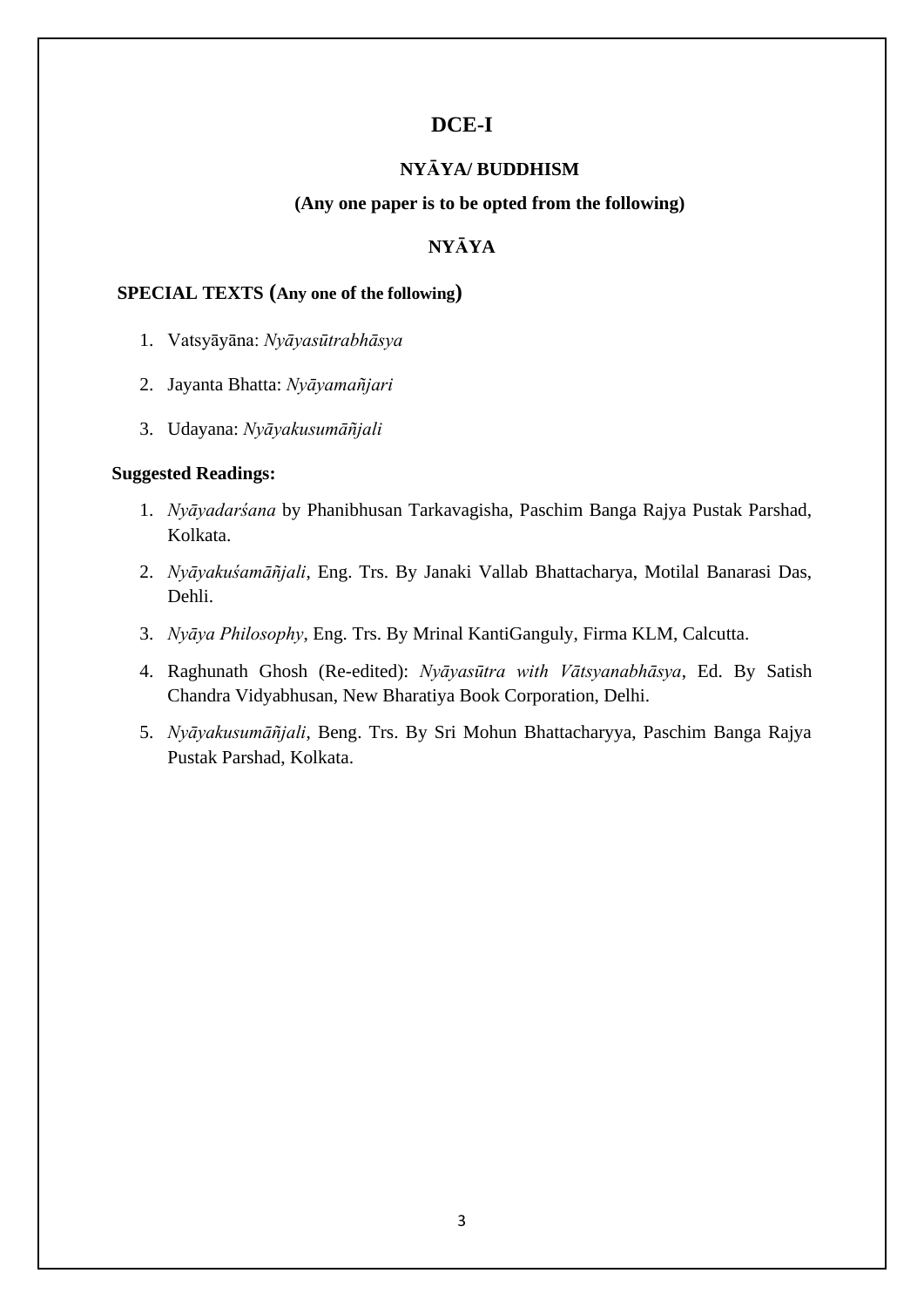#### **BUDDHISM**

**SPECIAL TEXTS** (Any one of the following)

- 1. Nāgārjuna: *Mādhyamikakārikā*
- 2. Nāgārjuna:*Vigrahavyāvartani*
- *3.* Chandrakirti: *Prasannapadā*
- 4. Dharmakirti: *Pramānavārttika*
- 5. Dharmakirti: *Hetubinduś*

- 1. [Siderits,](https://www.worldcat.org/search?q=au%3ASiderits%2C+Mark%2C&qt=hot_author) Mark& [Katsura,](https://www.worldcat.org/search?q=au%3AKatsura%2C+Sho%CC%84ryu%CC%84%2C&qt=hot_author)Shōryū.*Nāgārjuna's Middle way: Mūlamadhyamakakārika*. Boston: Wisdom Publications, 2013.
- 2. Garfield, Joy L. *Nāgājuna's Mūlamadhyamakakārikā: The Fundamental Wisdom of Middle Way*. USA: Oxford University Press, 1995.
- 3. J.Kalupahana. *Philosophy of Middle Way:Nāgarjunā: Mūlamadhyamakakārika (MMK*); Eng. Tr. David.
- 4. Bhusan, Bidhu& Chatterjee, S. Heramba. *Mūla-Madhyamaka-Kārikā of Nāgārjuna.Culcutta*: Firma K.L. Mukhopadhyay, 1957-62.
- 5. Bhattacharya, Kamaleswar&E.H. Johnston (Eds.). *The Dialectical Method of Nāgārjuna:VigrahaVyavartani.Delhi: MotilalaBanarsidass. 1986.*
- 6. Fyodor Shcherbatsky. *The Conception of Būddhist Nirvāna*.USSR: Academic of Sciences, 1927.
- 7. Harh, K. Amal. *Towards a Buddhist Social Philosophy*. Kalpaz Publication, 2014.
- 8. Singh,Jaideva. *An Introduction to Mādhyamāka Philosophy*.Bharatiya Vidya Prakashan, 1968.
- 9. T. R. V. Murti. *The Central Philosophy of Buddhism*. London: George Allen and Unwin, 1955.
- 10. Bengali Tr. of *VigrahaVyavartani by DilipkumarMohanta as MadhyamakaDarshanerRuparekha O Savritti Vigrahavyavartani.*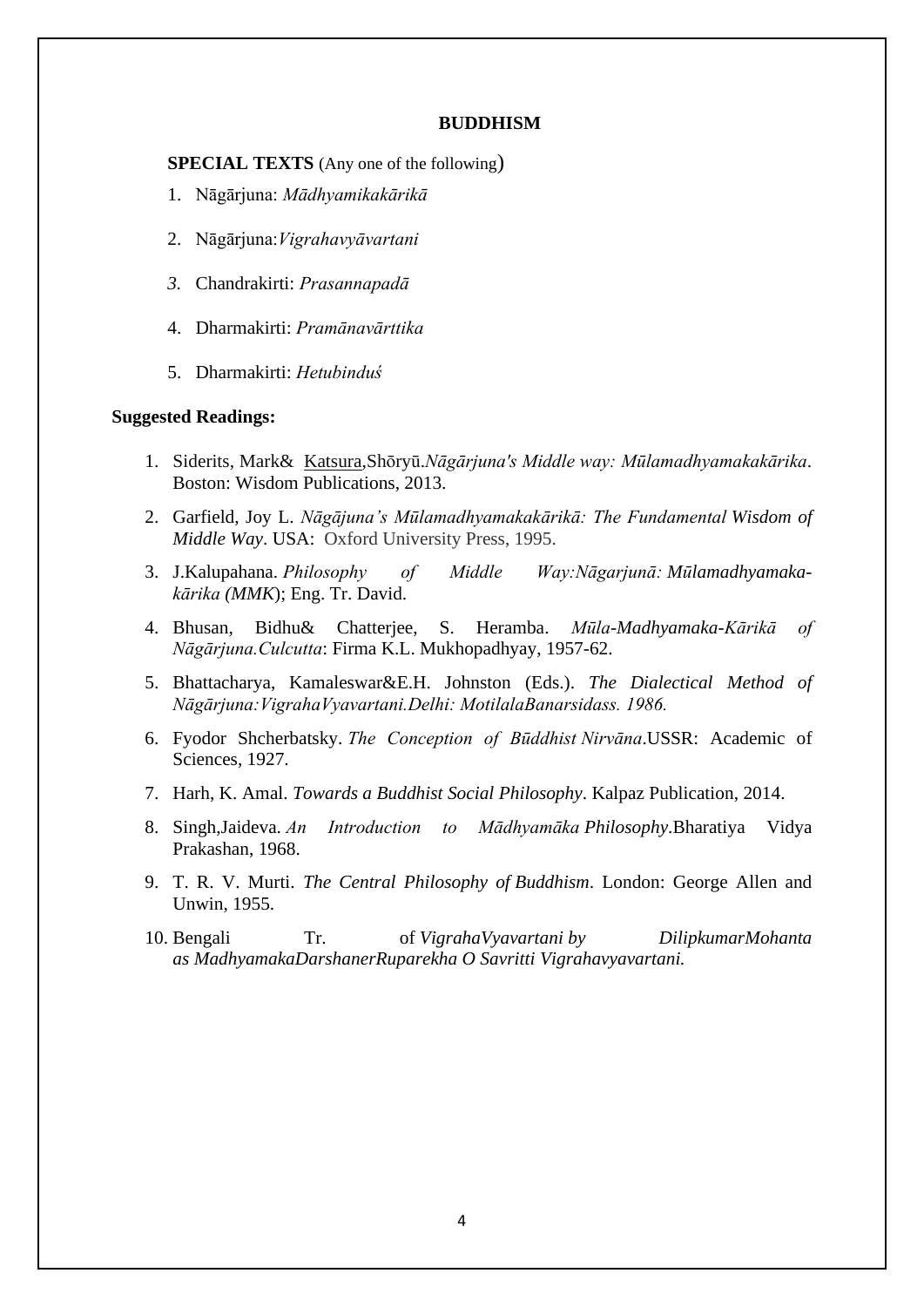#### **DCE-II**

# **MODERN INDIAN THOUGHT/ ANCIENT INDIAN POLITICAL THOUGHT (Any one paper is to be opted from the following)**

## **MODERN INDIAN THOUGHT**

Thought differs in many ways from classical Indian thought, while classical Indian thought developed virtually without any outside influences the stamp of awareness of the west, its culture and its philosophy evident in modern Indian thought. Most of the classical Indian schools of thought like-Nyāya, Sankhya and Mimamsa cease to be of interest to the modern Indian thinker and Advaita Vedanta assumes considerable importance and also more attention is paid to the individual in the society than in the classical past. The vernacular languages now come to be increasingly used in philosophical discussions and debates. There is an attempt at re-examining the past and appropriating whatever the thinker believes to be still relevant and of universal value. The course aims at introducing the students to this rich fare of modern Indian thought in a panoramic way.

#### **Unit-I**

- 1. Swami Vivekananda: *Man; Universal Religion; Practical Vedanta.*
- 2. Rabindranath Tagore: *Men and God; Religion of man*.
- 3. Sri Aurobindo: *Reality as "sat-cit-ananda," three phases of reality-evolution; mind and supermind; integral yoga.*

#### **Unit-II**

- 1. K.C. Bhattacharya: *Concept of Philosophy; subject as freedom; the Absolute and its alternative forms; interpretation of māyā.*
- 2. S. Radhakrishnan: *God and the Absolute; intellect and intuition; the idealist view of life.*
- 3. Mohammad Iqbal: Self, God, Man and Superman, Intellect and Intuition.

#### **Unit-III**

- 1. J. Krishnamurti:Conception of thought, Freedom from the known, analysis of self, choiceless awareness.
- 2. B.R. Ambedkar: Critique of social evils; Neo-Buddhism.
- 3. D.D. Upadhayaya: Integral Humanism, Adaita Vedanta, Purusartha.
- 4. M.N Roy: Radical Humanism, Materialism.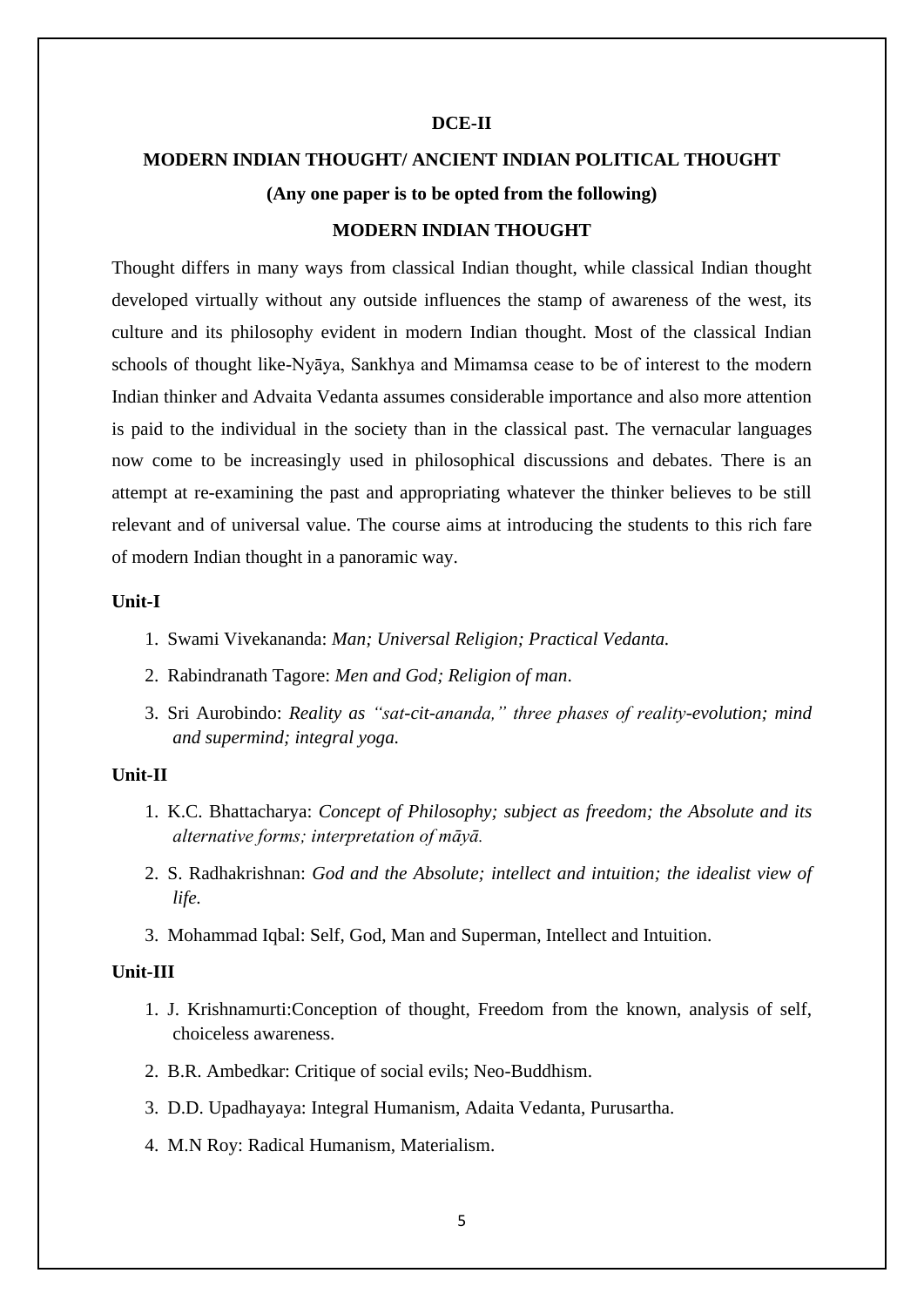- 1. Vivekananda, Swam. *Practical Vedānta*. Culcutta: Adāita Ashrama, 1964.
- 2. Sri Aurobindo. *The Life Divine*. Pondicherry: Sri Aurobindo Ashrama, 1995.
- 3. Sri Aurobinda. *Integral Yoga*, Pondicherry: Sri Aurobindo Ashram, 1972.
- 4. Tagore, Rbindranath. *Religion of Man*, London: Unwin Books, 1961
- 5. Bhattacharyya,K.C.*Studies in Philosophy*, Delhi: Motilal Banarasidass, 1983
- 6. Radhakrishnan, S.*An Idealists View of Life*, London: George Allen & Unwin, 1957
- 7. Krishnamurti, J., *Freedom from the known*, San Francisco, Harper, 1997.
- 8. Krishnamurt,J. *Tradition and Revolution*, Bombay: OrientLongmans, 1972
- 9. Ambedkar, B.R. *Buddha and His Dhamma* in *Writings and Speeches*, Bombay: Educational Dept., Govt of Maharashtra.
- 10. Roy, M.N., *M.N.Roy Radical Humanism Selected Writings*, Prometheus Publications, 2010.
- 11. Iqbal, Mohammad. *Reconstructions of Religious Thought in Islam*, London: Oxford University Press, 1934.
- 12. Iqbal, Mohammad. *The Secrets of the Self*, London: Macmillan and Co. Ltd., 1920.
- 13. Manjapra, Kris. *M.N. Roy Marxism and Colonial Cosmopolitanism*, India: Routledge Publication, 2010.
- 14. Sharma, Mahes Chandra. *Builders of Modern India-D.D. Upadhyaya*, Publications Division, 2017.
- 15. Nene V. V. *Pandit Deendayal Upadhyaya-Part: II, Integral Humanism*, New Delhi: Suruchi Prakashan, 1992.
- 16. Dar, Bashir Ahamd. *A Study in Iqbal's Philosophy*. Shaikh Mohammad Ashraf Kashmiri Bazar, Lahore, 1948.
- 17. Chattopadhyay, D.P., *Sri Aurobindo and Karl Marx*: *Integral Sociology and Dialectical Sociology*, Delhi: Motilal Banarasidass, 1988*.*
- 18. Lal, Basant Kumar. *Contemporary Indian Philosophy*, Delhi, 1999.
- 19. Narvane,V.S., *Modern Indian Thought*, Bombay, 1964.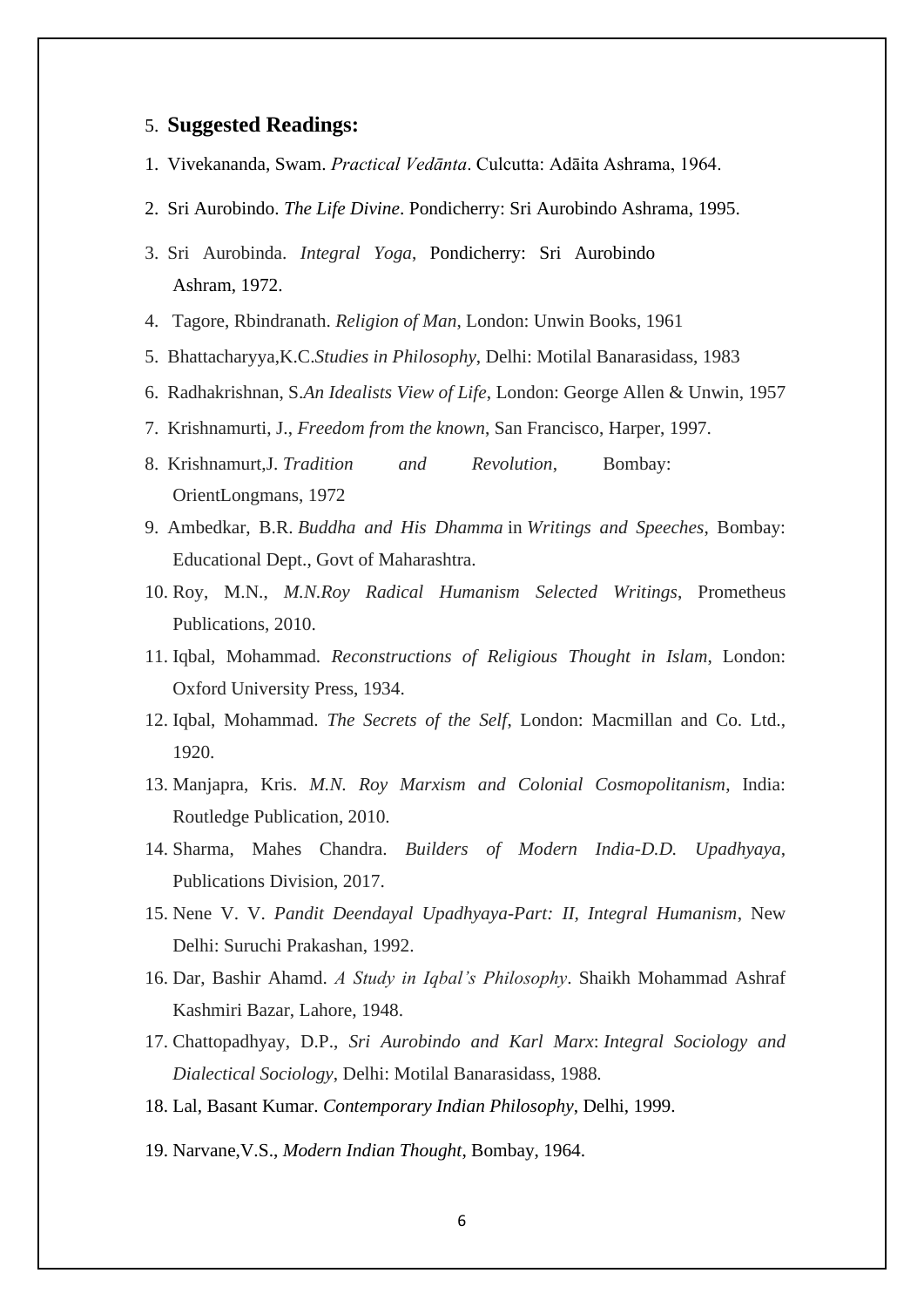20. Ghosh, Raghunath. *Humanity, Truth & Freedom: Essay in Modern Indian Thought,*  North Book Center, New Delhi-2008.

#### **ANCIENT INDIAN POLITICAL THOUGHT**

# **Unit-I**

➢ Concept of Rastra, Swarajya and Vairajya in the Vedas.

## **Unit-II**

- ➢ Concept of Dharma and Rajadharma.
- ➢ Concept of Dandaniti.

#### **Unit-III**

- ➢ Concept of the ruler: status, characteristics and role of the ruler, education for the rulers.
- $\triangleright$  Relationship between the ruler and the ruled.
- $\triangleright$  Organic theory of the state according Kautilya.

#### **Unit-IV**

- $\triangleright$  Origin, purpose and the goal of the state.
- $\triangleright$  Forms of government in the ancient India.
- $\triangleright$  Concept of sovereignty.

#### **Unit-V**

- ➢ Modes of Norm enforcement: Sama, Dana, Bheda, Danda.
- $\triangleright$  Thiruvalluvar's concept of state Silappadikaram.

- 1. *RgvedaSamhitā*
- 2. *Atharva Veda Samhitā*
- 3. *Rāmāyana*
- 4. *Sāntiparva of the Mahābhārata*
- 5. *Manusamhita*
- 6. *Viduraniti*
- 7. *ArthaSāstraofKautilya*
- 8. *KāmandakaNiti Sara*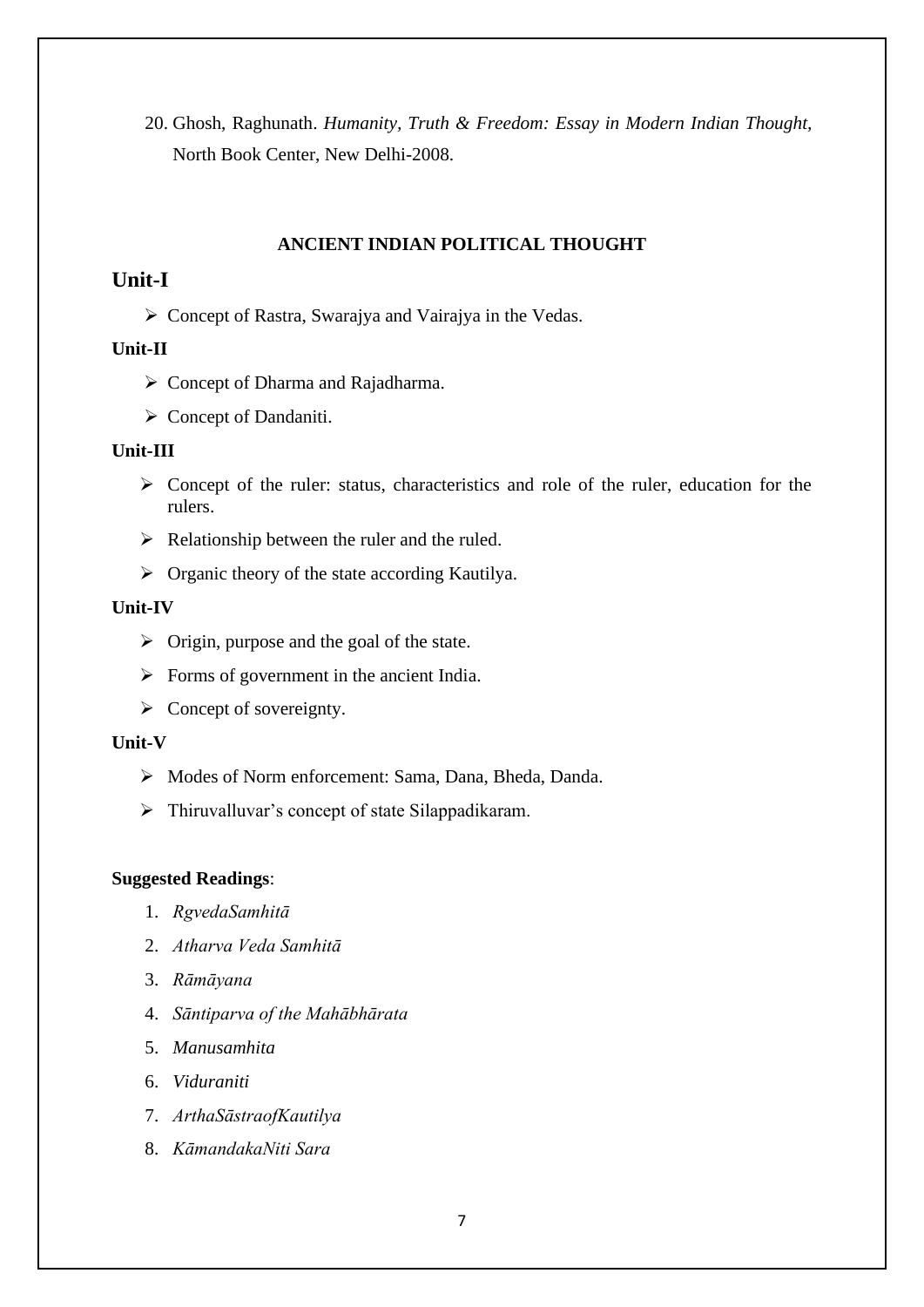## **DCE-III**

# **APPLIED ETHICS/ ENVIRONMENTAL STUDIES/ STUDIES IN HUMAN RIGHTS**

## **(Any one paper is to be opted from the following)**

## **APPLIED ETHICS**

## **Unit-I**

➢ Bio-medical Ethics: Fundamentals of Medical Ethics, Duty of a Medical Practitioner, Patient-Doctor Relationship, Ethics of Cloning, Ethics of Surrogacy.

#### **Unit-II**

- ➢ Professional ethics: profession and business; morals and laws in profession; codes of conduct for various kinds of professionals, whistle blowing.
- $\triangleright$  Business Ethics: Ethical issues in Business, popular frameworks for Business Ethics, Corporation and Moral Agency.
- ➢ Media Ethics.

## **Unit-III**

- ➢ Some Issues in Environmental Ethics: Deep Ecology, Eco Feminism.
- $\triangleright$  Animal Ethics and Animal Rights.

## **Unit-IV**

- ➢ Sexual morality
- ➢ Terrorism, Justice and War

## **Unit-V**

- $\triangleright$  Social justice: Philosophical perspectives and presuppositions.
- $\triangleright$  Feminist Ethics

## **Unit-VI**

➢ Basic Ethical Concepts in Carak Samhita, Approaches to Purusartha, Modern Interpretations of the concept of Purusartha.

- 1. Beauchamp, Tom L, & James F. Childress. *Principles of Bio-medical Ethics*. New York: Oxford University Press, 2009.
- 2. Frey, R.G & Wellman C.H. *A Companion to Applied Ethics*. Blackwell Publishing Ltd, 2005.
- 3. Belsey, A & Chadwic, R (Eds.). *Ethical Issues in Journalism and the Media*. Routledge, 1992.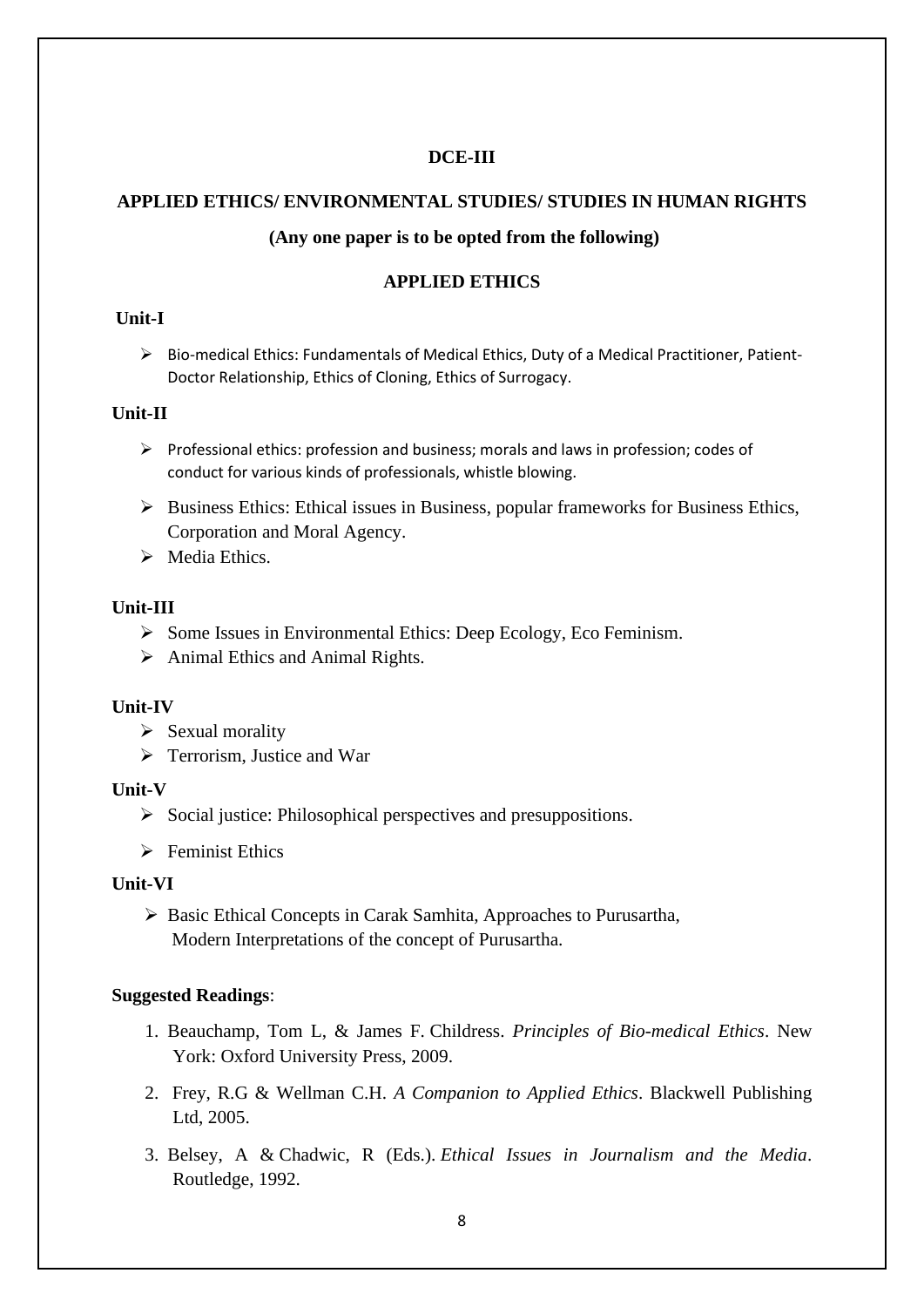- 4. Ward, J.A, Stephen. *Ethics and the Media: An Introduction*. U.K:Cambridge University Press, 2011.
- 5. Fernando, A.C. *Business Ethics and Corporate Governance*. India: Pearson Education, 2010.
- 6. Velasquez M.G (Eds). *Business Ethics: Concepts and Cases.* India: Prentice Hall India Private Limited, 2006.
- 7. Joan, Tronto. "*An Ethics of Care", Feminist theory: A Philosophical Anthology*.
- 8. Amita Chatterjee*. Bhāratȋya Dharmanȋti*, Calcutta: Jadavpur University Press, 2013
- 9. Sharma, D. I.C.,*Ethical Philosophies of India*. American: Johnsen Pub. Co.,1965.
- 10. Ratna Dutta sharma & Indrani Sanyal, *Sruti O Dharmaniti*, Jadavpur University in collaboration with Mahabodhi Book Agency, 2009
- 11. Madhumita Chattopadhyay & Tirthanath Bandyopadhyay, Ethics: An anthology, Jadavpur University Press, 2015(2nd ed.).
- 12. Ratna Dutta Sharma &Sashinungla(Eds.). *Patient-Physician Relationship*, Decent Books, New Delhi in collaboration with Dept of Philosophy, Jadavpur University, Kolkata, 2007.
- 13. Maitra, K. Susil. The Hindu Ethics.Calcutta: Calcutta University Press, 1925.
- 14. LaxmikantaPadhi., An Introduction to Deep Ecology, *Philosophical Papers: Journal of Dept. of Philosophy*, University of North Bengal, Vol-VI, March, 2009.P.23-32  $(ISSN: 0976 - 4496)$
- 15. LaxmikantaPadhi, Moral Status of Animalsin *Journal* of Philosophy, Dept. of Philosophy, University of North Bengal, Vol-VIII, March, 2011, [http://ir.nbu.ac.in/handle/123456789/3315](https://ir.nbu.ac.in/handle/123456789/3315)
- 16. Lukes, S. *Marxism and Morality*, USA: Oxford University Press, 1985.
- 17. Nandy, Ashis. At the Edge of Psychology: Essays in Politics and Culture, Delhi: Oxford University Press, 1990.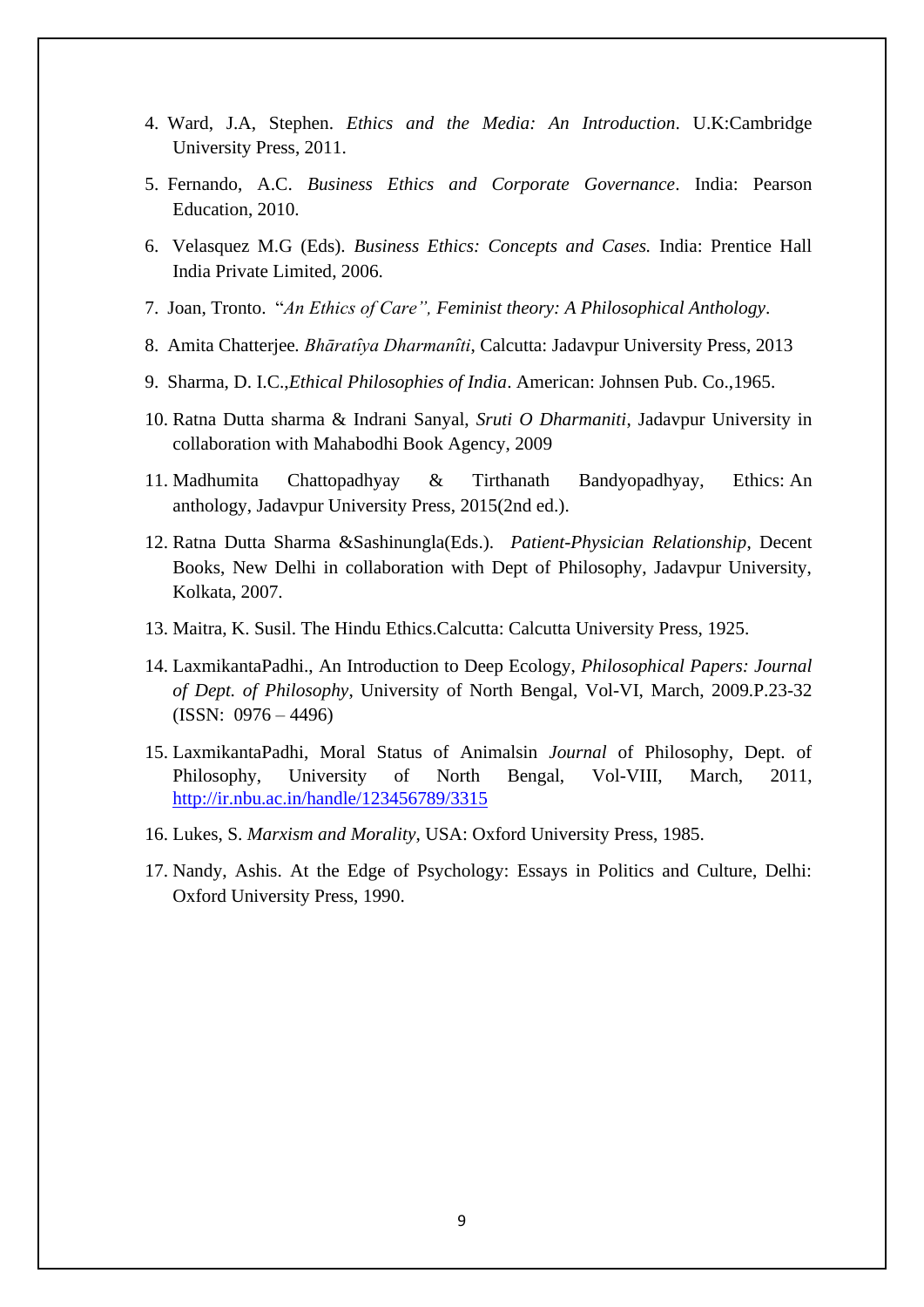#### **ENVIRONMENTAL STUDIES**

# **Unit-I**

➢ Nature and scope of philosophy of environment: Concept of environment, ecology and eco-philosophy.

# **Unit- II**

- ➢ Man-Nature relationship: Classical Western thought: Plato, Aristotle: Modern Thought: Descartes, Rousseau, Hegel, Gandhi.
- ➢ Man-Nature relationship: Indian Philosophical Perspectives; religious perspective: Christianity, Islam, Tribal religious, Hinduism, Buddhism, Sikhism.

# **Unit- III**

➢ Contemporary Philosophy; the movement towards eco- philosophy; Science and human values; the deep ecological movement.

# **Unit- IV**

- ➢ Ecological problems: Population, Conservation, Preservation, Genetic engineering, Nuclear-hazards.
- ➢ Environmental Ethics: Utilitarianism and Kantian Moral theory**.**

- 1. Peter, Singer (Ed.). *Applied Ethics*. United Kingdom: Cambridge University Press, 1999.
- 2. Santosh Kumar Pal, *SamakalinaParibesh-NitisastrerRūparekha*, Levanth Books, Kolkata 2008, Sailaja Kumar Bhattacharya, Vaidika Ethics, Allied Publishers, New Delhi, 2000.
- 3. Laxmikanta Padhi, The Nature and Characteristics of Environmental Ethics *Journal of Philosophy, Dept. of Philosophy*, University of North Bengal, Vol-VII, March, 2010.
- 4. Sprigge, T.L.S. Respect for the Nonhuman: The Philosophy of Environment, edit. T.D.J Chappell, Edinburgh University Press 1983
- 5. Sagoff, M. 'Animal Liberation and Environmental Ethics: Bad Marriage, Quick Divorce' Environmental Philosophy (3rd edition), ed. M. Zimmerman, Upper Saddle River, NJ: Prentice-Hall, 2001
- 6. Peter Singer (ed.): *Applied Ethics*, in the Oxford Readings in PHILOSOPHY Series.
- 7. Winkler E. R. & Combe, J. R. (Eds.): *Applied Ethics: A Reader*, Blackwell,1993
- 8. Almond, Brenda & Hill, Donald: *Applied Philosophy: Morals and metaphysics in Contemporary Debates,* London: Routledge & Kegan Paul, 1991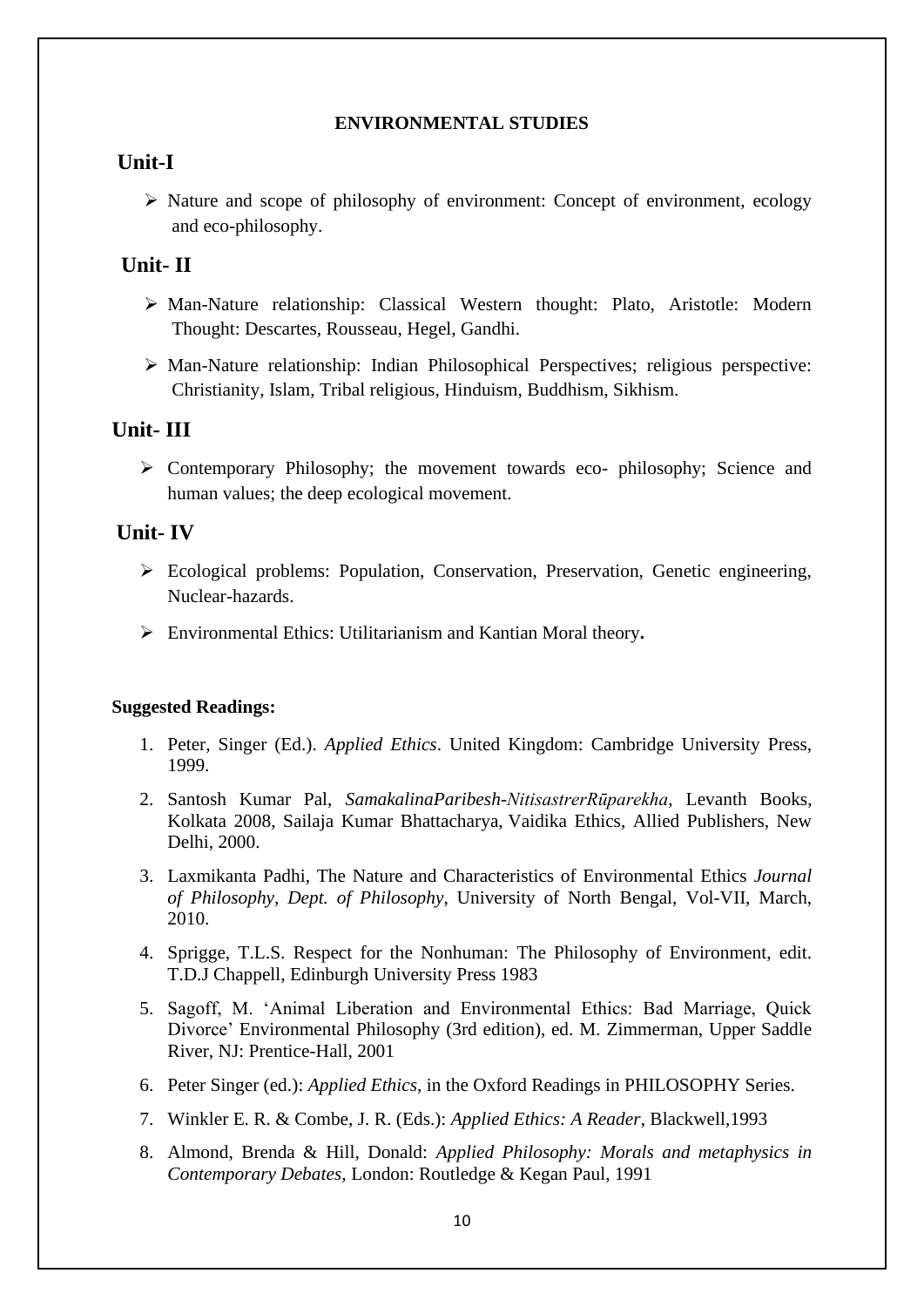- 9. Cahn & Markie (ed.) *Ethics: History, Theory and Contemporary Issues*, New York: Oxford University Press, 1998
- 10. Louis P. Pojman (ED.): *Ethical Theory: Classical and Contemporary Readings*, Belmont: Wadsworth, 1998.

#### **STUDIES IN HUMAN RIGHTS**

# **Unit- I**

- ➢ Human rights: definition, nature, content, legitimacy and priority.
- $\triangleright$  Theories of human rights; historical development of human rights.

# **Unit- II**

- ➢ International Covenant on Civil and Political rights.
- ➢ International Covenant on Economic, Social and Cultural Rights and optional protocol; UN Human Rights Declaration; Human Rights Commission.

# **Unit-III**

 $\triangleright$  Human rights principle in the Indian Constitution; Fundamental rights and directives principles of state policy.

# **Unit-IV**

- 1. Role of NGOs in protecting Human rights in relations to criminaljustice.
- 2. Amnesty International: PUCL, Human Rights watch, AIDWA.

- 1. Allan, Wingage: Human Right- Comment and Interpretation, UNESCO, 1949.
- 2. Andrey, R. Chapman. Health Care Reform: A HUMAN Rights Approach, Geoge town University Press, 1994.
- 3. Philip Alston (Eds.). The United Nations and Human Rights: A Critical Appraisal, Oxford: Clarendon Press, 1992.
- 4. The International Covenant on Economic, Social and Cultural Rights, Manual of Human Rights, New York: United Nations Centre for human rights, 1991.
- 5. Danilo Turk. The New International Economic Order and the Promotion of Human Rights, UNESCO, 1990.
- 6. Henry, Shore. Basic Rights Subsistence, Affluence and US Foreign Policy, Princeton, New Jersy: Princeton University Press, 1980.
- 7. European Convention on Human Rights (ECHR).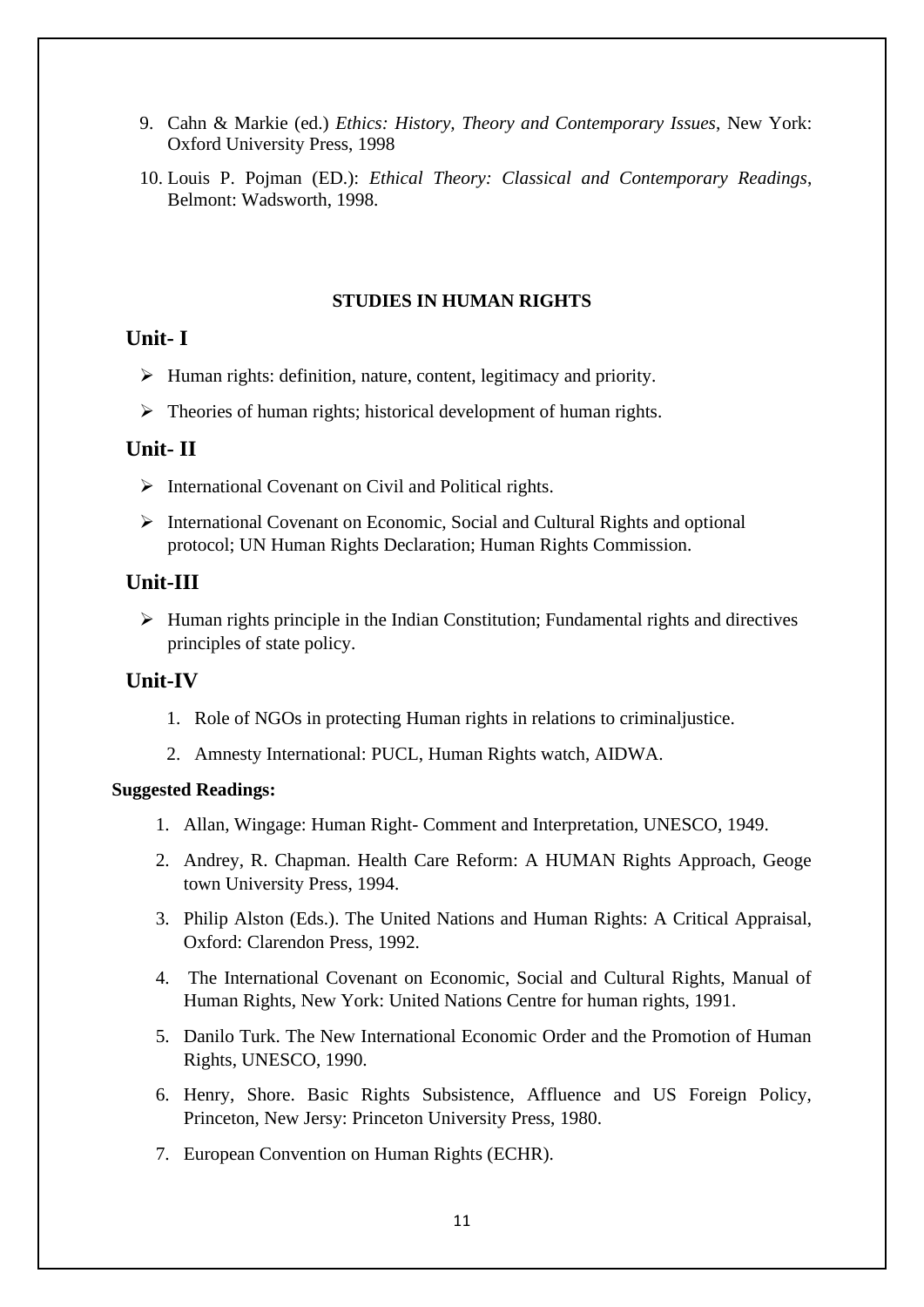- 8. InternationalCovenant on Civil and Political Rights(ICESCR)
- 9. International Covenant on Economic, Social and Cultural Rights(ICESCR)
- 10. Universal Declaration of Human Rights (UDHR).

#### **GE**

#### **FEMINIST PHILOSOPHY**

#### **Unit- I: General Introduction**

- ➢ The Sex-Gender Divide, Feminist Thought: Social Construction of Gender: Construction of Ideas, Concepts, and Objects, Difference and Discrimination
- ➢ Outline of Matriarchy Debates, Patriarchy: Patriarchal Voices of Manu, Aristotle, Patriarchy and the Gender Question.

#### **Unit-II: Epistemology and Metaphysics**

- ➢ General Introduction: Positivist Philosophy of Science and Scientific Methodology, Reason/Emotion Binary, Fact/Value Binary, Gender and Knowledge Construction.
- ➢ Situated Knowledge: The Idea of a Situated Knower, Feminist Standpoint Epistemology
- ➢ Objectivity: An overview of different senses of Objectivity
- ➢ Feminist Metaphysics: Feminist conception of Body, Embodied Self, Construction of Self-Identity

#### **Unit-III: Feminist Ethics**

- ➢ Feminist critique of traditional view of morality, autonomy, impartiality and contextneutrality, feminist concept of moral agency, autonomy and impartiality.
- ➢ Feminist critique of Freud and Kohlberg's theory of moral maturity.
- ➢ Feminist Ethics: Care-focused ethics; Carol Gilligan's view on moral development

#### **Suggested Readings:**

#### **I. General Introduction:**

- 1. Shefali Moitra: *Feminist Thought: Androcentrism, Communication and Objectivity,*  New Delhi: Munshiram Manoharlal Publishers Pvt. Ltd. 2002.
- 2. Simon de Beavoir: *The Second Sex*, Trans. And Ed. H.M. Parshley, New York: Vintage Books.1974 (1952).
- 3. Sukumari Bhattacharyya: *Woman and Society in Ancient India*, Basumati Corporation Limited, Calcutta.1994.
- 4. Kamla Bhasin: *Understanding Gender*, New Delhi: Women Unlimited.2001.